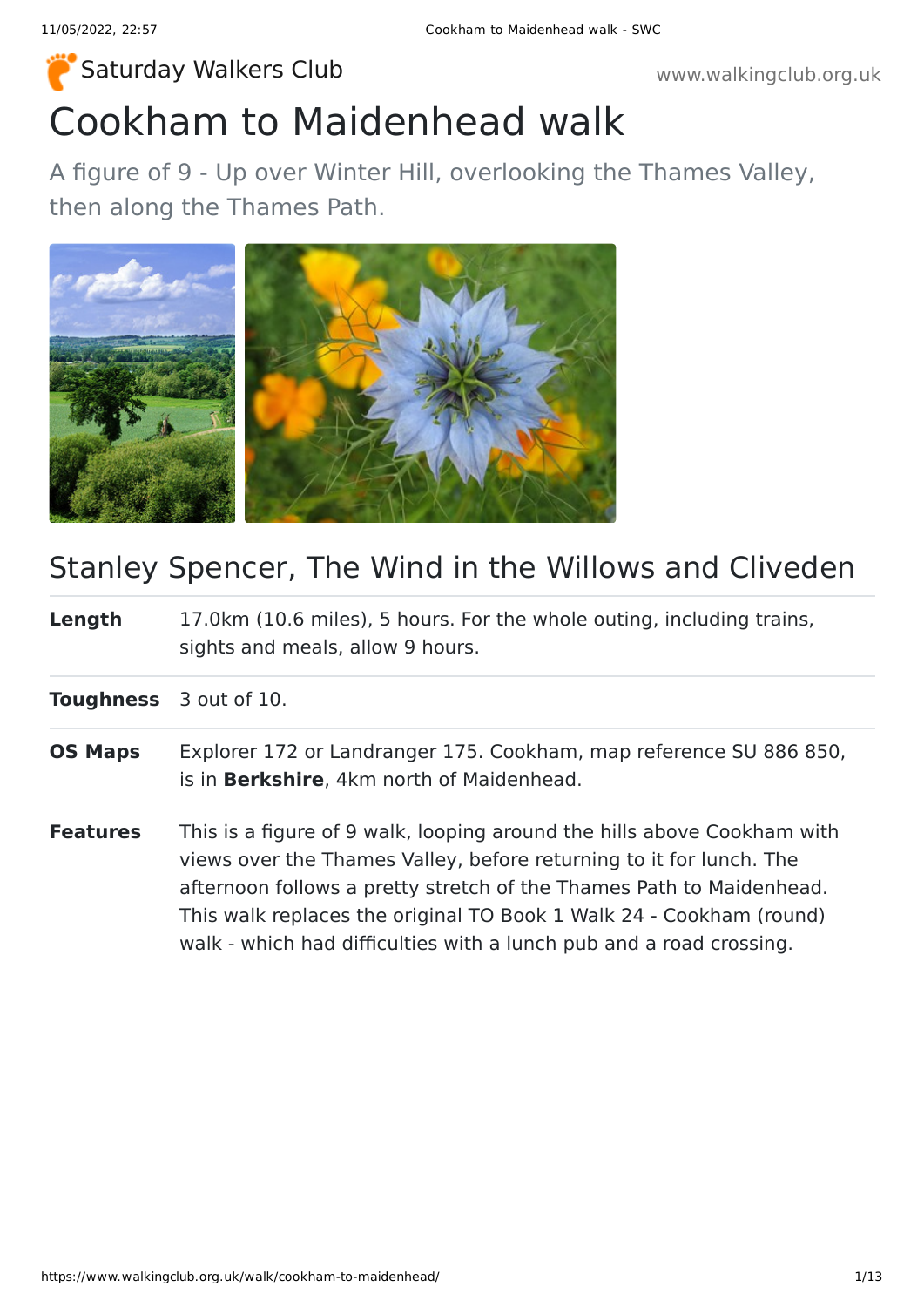#### 11/05/2022, 22:57 Cookham to Maidenhead walk - SWC

You start with a circuit of Cookham, heading westwards from the town and passing the very ordinary house where the artist Stanley Spencer lived and worked for some 15 years until his death in 1959. After passing through Cookham Dean you go past a large free-range turkey farm and into Bisham Woods, where an attractive stretch along an escarpment with fine views over the Thames Valley leads to Winter Hill. Mole, Ratty and company of The Wind in the Willows fame inhabited the riverbanks and wild woods around here, at least according to their author Kenneth Grahame who lived nearby. From here you drop down to the Thames to return by the river to Cookham for lunch, with the opportunity to visit the Stanley Spencer Gallery.

After lunch you head south on a particularly attractive stretch of the Thames Path, with the hanging beech woods of the Cliveden Estate on the other side of the river. On the outskirts of Maidenhead you go past Boulter's Lock, a popular spot to watch the river traffic.

**Walk Options** You can shorten the walk by returning to Cookham Station, making a Circular Walk of 11.3km (7 miles).

> 2km before Cookham, you could cross the Thames by the railway bridge to catch a train back from Bourne End.

A shorter route into Cookham (saving 1.3km) is also described in the Walk Directions.

In addition to the walk-ending in Maidenhead, an alternative walk-ending in Taplow is shown after the main Walk Directions.

**History Cookham** was inhabited by ancient Britons, Romans and Saxons, and in the Doomsday Book is listed as containing '32 villagers, 21 cottages, 4 slaves, 2 mills, 2 fisheries and woodland at 100 pigs'. In 1140, a Norman church was built on the site of **Holy Trinity Church**, Cookham. There is a memorial stone to the artist **Sir Stanley Spencer** in the graveyard.

> Spencer was born in 1891 in a Victorian semi-detached house called Fernley in Cookham High Street. He lived and worked from 1944 to 1959 in a house called Cliveden View (passed on this walk) and attended services at the Wesleyan Chapel in the High Street which is now the **Stanley Spencer Gallery** (tel 01628 471 885). From Easter to October the gallery is open daily 10.30am to 5.30pm; in winter, Thursday to Sunday and bank holidays only, from 11am to 4.30pm. There is an admission fee (2021) of £6.00. The Gallery has been closed during Covid lockdown but reopened on 17 May 2021.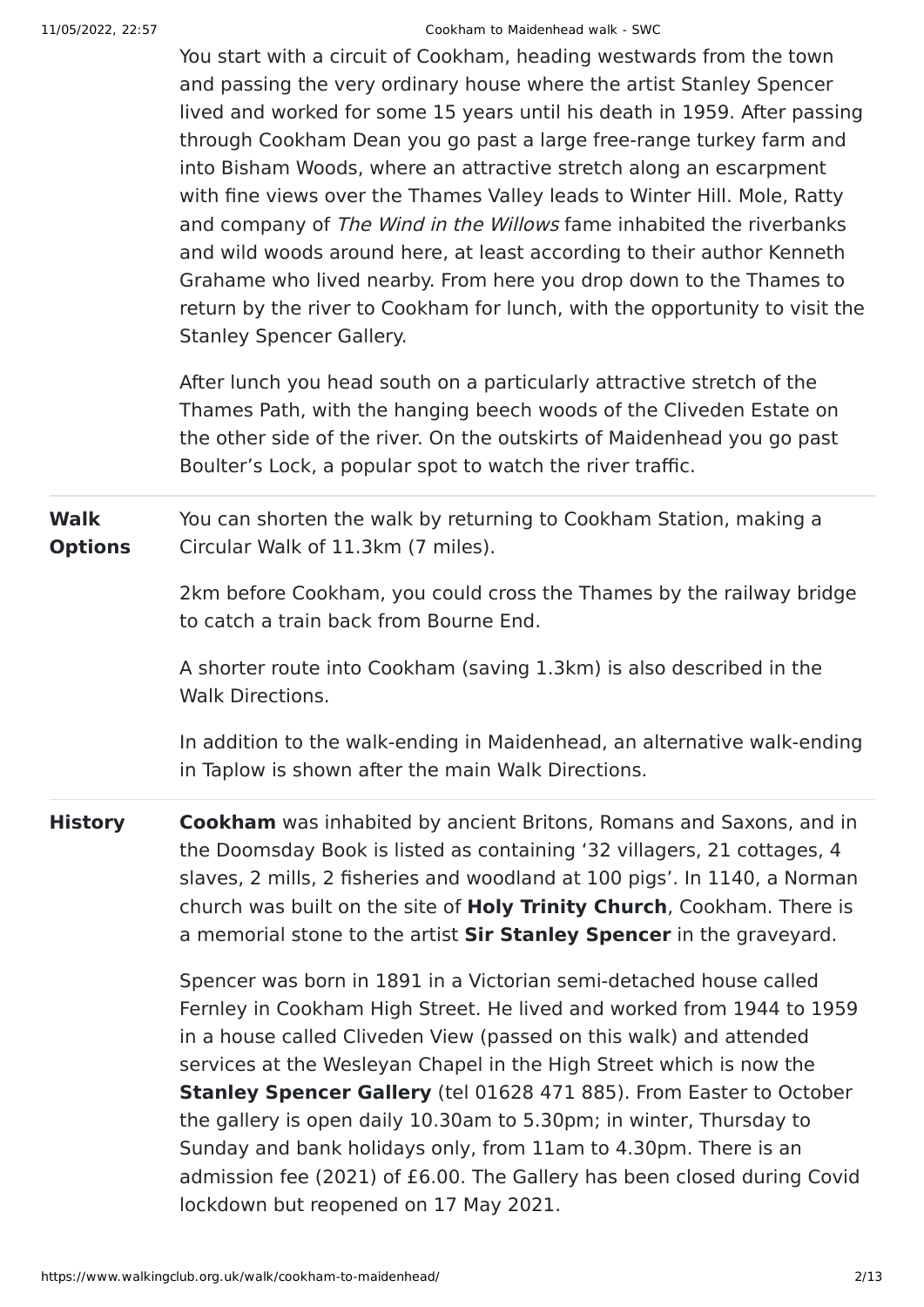#### 11/05/2022, 22:57 Cookham to Maidenhead walk - SWC

The grade I listed **Cliveden** was built in 1851 in Italianate style by architect Charles Barry for the 2<sup>nd</sup> Duke of Sutherland and was later owned by the Waldorf and Astor family. From the 1920s it became the centre of high society, culminating with the notorious Profumo affair in the early 1960s. The house is now a luxury 5-star hotel. The grounds, now owned by the National Trust (tel 01494 755 562), were laid out by John Fleming in 1855 and contain an extensive collection of sculptures. There is limited access to parts of the house and its chapel on Thursdays and Sundays, by guided tour only, April to October, cost (2021 for non-NT Members) £2 in addition to gardens fee. The gardens are open daily from 11am until 5.30pm (summer), 5pm (spring and autumn) and 4pm (winter); admission fee (2021) to whole estate £15.00.

- **Travel** Take the train nearest to **9.45am** from **Paddington** Station to **Cookham**, changing at Maidenhead. Journey time 48-58 minutes. Senior walkers with Freedom Passes have the option of travelling on TFL Rail trains from Paddington to Maidenhead free of charge. They just need to pay for an off-peak single ticket from Maidenhead to Cookham. If you plan to have a very early lunch stop at Cookham Dean on the short Circular Walk, leave an hour later. There are four trains an hour back from Maidenhead (two on Sundays). Journey time 44 minutes. Return trains from Cookham are hourly. Non TFL Rail travellers should buy a day return to Cookham.
- **Lunch** Late starters doing the Circular Walk could take an early lunch at the **Jolly Farmer** (tel 01628 482 905) in Cookham Dean, where good food at reasonable prices is served from noon to 2.30pm every day. This walkerfriendly pub is often busy and groups over 6 are requested to phone ahead. Another option in Cookham Deane is **The Mole & Badger** (tel 01628 482 638),a restaurant, bar & wine emporium, serving breakfast, weekend brunch, and lunch (weeekends only) on Saturday from noon until 3.30pm and Sunday roasts from 12.30pm until 4pm.

Before reaching Cookham Town you have the option of stopping on the River Thames at **The Bounty** pub, Cock Marsh (tel 01628 520 056) with its front garden overlooking the river, open from noon until 6pm in summer and until dusk in winter. This pub serves basic pub grub and a variety of beers from its beer tent in a pleasant setting.

The suggested place for lunch in Cookham is the **Kings Arms** (tel 01628 530 667) in the High Street. A varied food menu offering good value is available all day from noon until 10.00pm (9.00pm on Sundays).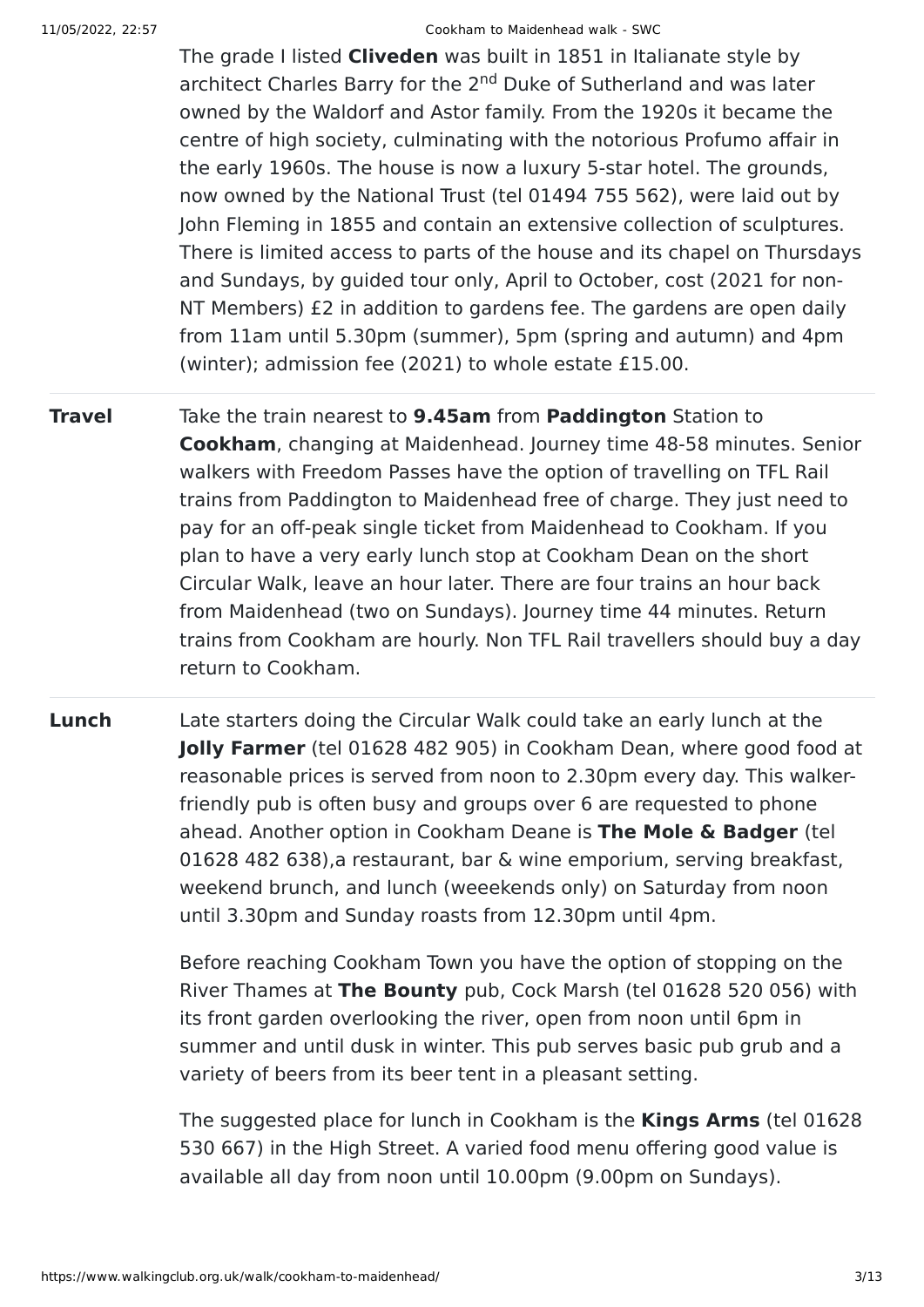Alternatives in the village include **The Ferry** (tel 01628 525 123), which has a fine patio overlooking the river, and another pub-restaurant, **Bel** and the Dragon (tel 01628 521 263), situated in a 15<sup>th</sup> century building.

**Tea** If you are doing the Circular Walk and returning to Cookham, two suggestions for tea on the High Street are **Infusions** (tel 01628 528 537), a delicatessen with a garden where you can eat your purchases, and **Culinary Aspirations** (tel 01628 523 904), a nice tea-room with a splendid selection of cakes which is open until 4.30pm, Tuesday-Saturday. Any of the town's pubs listed above would also make a good tea stop. Finally, there is an attractive tea place near the station, **Station Hill Deli** (tel 01628 522 202), but it closes early at weekends (Sun 1.30pm, Sat 3.30pm, otherwise 5pm).

> On the way into Maidenhead a particularly attractive place to stop for tea is the up-market terrace bar at **Boulter's Lock** (tel 01628 621 291), which serves cream teas.

> Further along the A4094, a more prosaic alternative is **Jenners Café** (tel 01628 621 721) in the Riverside Gardens, which is open until 5pm in summer but may close as early as 3pm in winter.

> The recommended route to the station bypasses the somewhat unattractive town centre, but if you choose to take a direct route through the town you will come across many pubs, cafés and coffee shops, some with a few outside tables. There is also a refreshment kiosk on the station platform.

**Updates** No major changes. This edition August 2021.

[Pre 2011 editions] Almost a new walk - use the online version. This walk incorporates most of the Cookham (round walk) – the original Walk 24 in earlier editions of this Book – and adds an extension along the Thames Path to Maidenhead. The original route was blocked by a new dual carriageway. The only way to cross it was via an often waterlogged storm drain. And the lunch pub in Bisham became an expensive restaurant that turned away walkers

**Help Us!** After the walk, we would love to get your [feedback](https://www.walkingclub.org.uk/walk/cookham-to-maidenhead/comments.html)

 $\cdot$  swcwalks  $|\hspace{.1cm}|\hspace{.1cm} \hat{\mathcal{C}}\hspace{.1cm}\rangle$  book $1\hspace{.1cm}|\hspace{.1cm}|\hspace{.1cm} \hat{\mathcal{C}}\hspace{.1cm}\rangle$  walk24

You can upload photos to the **extended** [SWC Group on Flickr](http://www.flickr.com/groups/swc) (upload your photos) and videos to  $\blacktriangleright$  Youtube. This walk's tags are: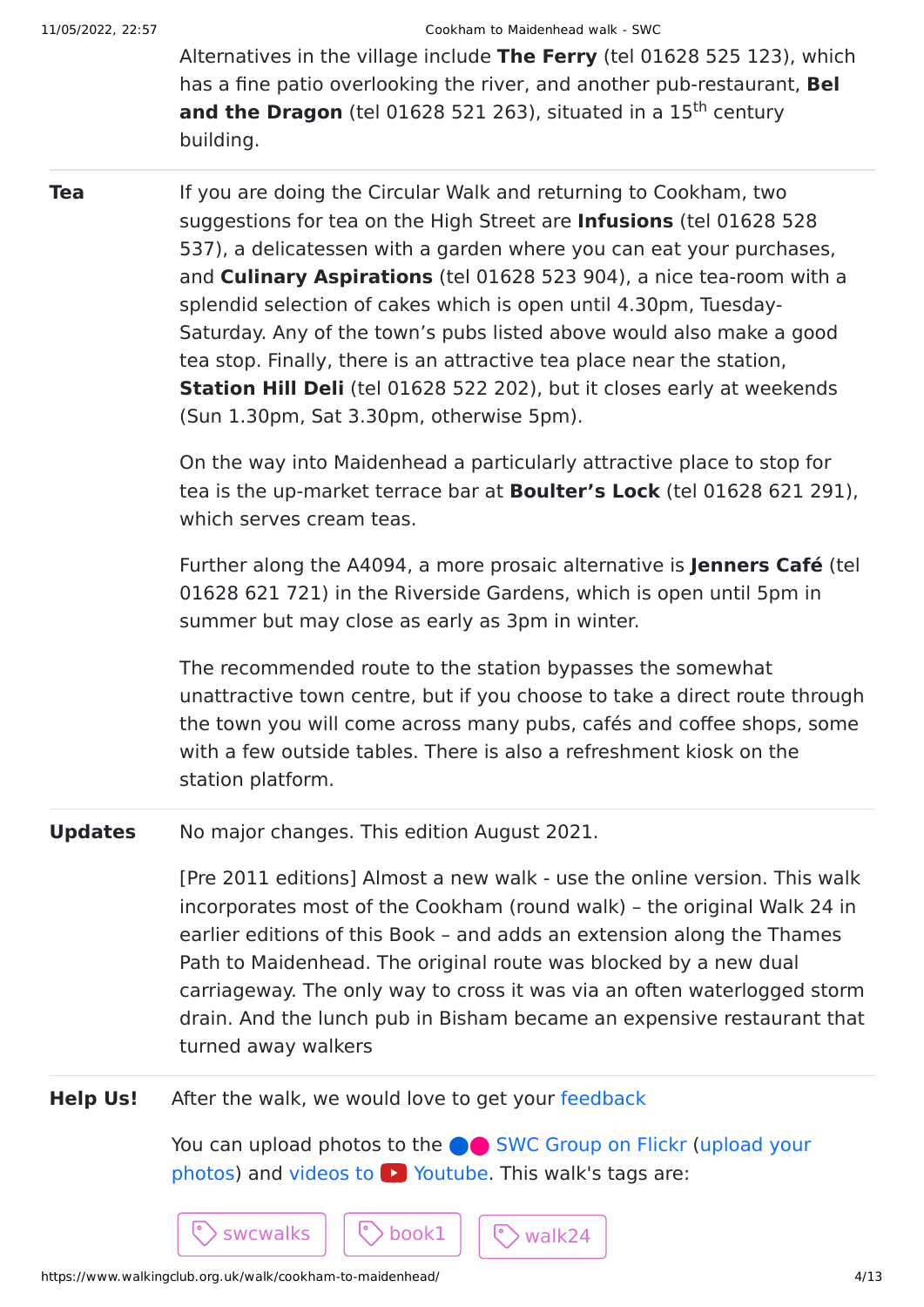| <b>By Car</b>  | <b>Start SL6 9BP Finish SL6 1EW</b>                                                                                                     |  |
|----------------|-----------------------------------------------------------------------------------------------------------------------------------------|--|
| <b>Help</b>    | National Rail: 03457 48 49 50 • Travelline (bus times): 0871 200 22 33<br>(12p/min) • TFL (London): 0343 222 1234                       |  |
| <b>Version</b> | Aug-21 Marcus                                                                                                                           |  |
| Copyright      | © Saturday Walkers Club. All Rights Reserved. No commercial use. No<br>copying. No derivatives. Free with attribution for one time non- |  |

commercial use only. www.walkingclub.org.uk/site/license.shtml

## Walk Directions



- 2. Ignore ways off. In 300 metres you pass on your left-hand side Cookham Rise Primary School (note the three statues of unsmiling children on its forecourt), then a library. In 50 metres ignore Worster Road to the left. Cliveden View, the house on the corner, is where **Sir Stanley Spencer** lived and worked.
- 3. Continue on High Road, soon gently uphill, ignoring ways off. In 380 metres you come to a T-junction. Ignore the footpath sign almost opposite and *turn right* on this road,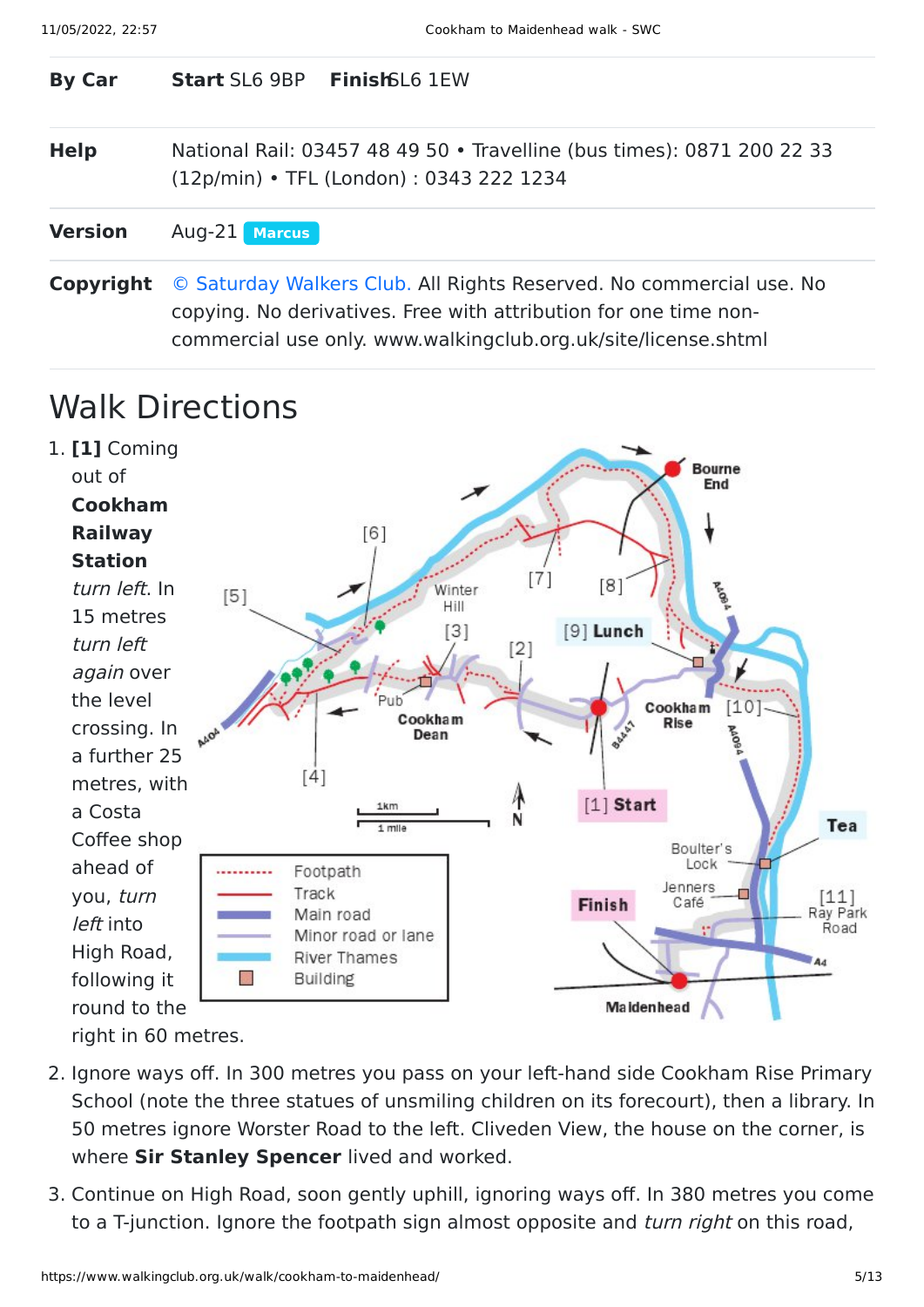due north. The road soon swings to the right.

- 4. In 80 metres, opposite Whyte Cottage **[2]**, as the road heads downhill, turn left on a signposted public footpath, your direction 290°, between wooden fences.
- 5. In 180 metres follow the path round to the left and in 30 metres bear right through a wooden swing gate to cross a large, open field, gently uphill, your direction 310°.
- 6. In 160 metres you reach the far side of the field and keep straight on up the wide, grassy track ahead. 100 metres further on pass between gateposts – there is a fine view back over the valley at this point. In 50 metres you pass on your left-hand side Elm Cottage. In a further 25 metres cross a gravel drive and with Grey Cottage on your left-hand side, keep ahead, to follow the three-arm footpath sign (on your right) along a grassy way, your direction 260°.
- 7. In 60 metres cross a gravel access drive and keep ahead over a broad grassy verge. In a further 60 metres, by a one-armed footpath sign, keep to the path within the grassy verge, parallel to a road 5 metres to your right. In 80 metres, the path joins the road which now curves right, then left. Next bear left at a road junction, signposted to Cookham Dean Church and Pinkneys Green.
- 8. In 25 metres, at a two-armed footpath sign, *turn right* across the green at Cookham Dean, aiming for a pub sign - **The Mole & Badger** - your direction 290°. In 120 metres you come to the pub sign, by a multi-directional signpost, and keep ahead, now on a tarmac lane towards the pub-restaurant (an early lunch option at weekends), with the **Karma Sanctum on the Green** centre over to its left. In 75 metres pick up a footpath to the right-hand side of the pub and head through trees, gently downhill. **[3]**.
- 9. In 100 metres you come to a squeeze stile on your right. (If you want an early lunch option at the **Jolly Farmer** pub, turn left just before this stile, through trees and bushes, to reach the pub via its back garden in 200 metres. Afterwards, return the same way.)
- 10. To continue the walk, go through the squeeze stile and follow the clear footpath ahead, a broad grassy way, with an open field to your left and a fence on your right, heading west. Soon there are views of a large free-range turkey farm across the valley ahead. In 300 metres, at the bottom of the valley, there is a five-armed footpath post on your right. Keep ahead and in 25 metres you pass to the left of a commemorative stone pillar (Duke of Edinburgh 150th Anniversary award for Nature Conservation, 1991). Now head up a broad grassy way, with a hedge on your right and a fence to the turkery enclosure on your left-hand side.
- 11. In 150 metres, at the far top end of the enclosure, go through a metal kissing gate in the hedgerow and turn left on to a tarmac road. In 40 metres, with a 30 MPH road sign on your left turn right on a signposted public bridleway into **Bisham Woods**, passing to the right of a wooden fieldgate.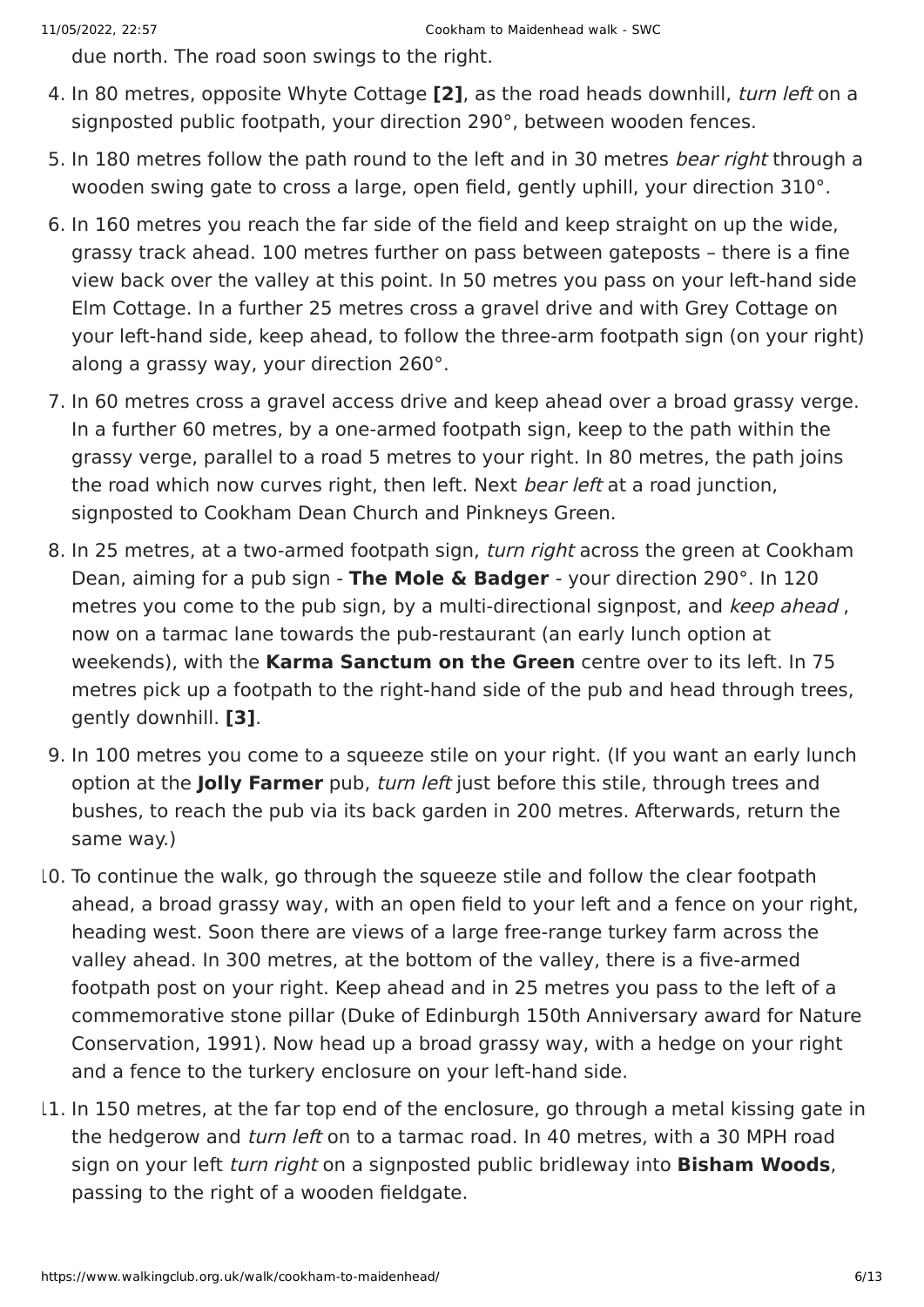- 12. Walk along the left-hand edge of this wood on a partly-surfaced track, gently uphill. In 400 metres ignore a public footpath to the right, marked by a wooden post with yellow arrow. In 120 metres you pass a wooden post on your right, with blue arrow. In a further 10 metres there are paths branching off on both sides (with a wooden post 5 metres ahead with multiple yellow and blue arrows). **[4]**.
- 13. Fork right here, your direction 320°, and in 12 metres pass through a wooden barrier. Take the wide path ahead through the trees, gently uphill, in 50 metres following it round to the left and downhill towards another wooden barrier.
- 14. Go through the barrier and in 10 metres follow the path *around to the right* to join a broad track running along the top of the escarpment, your direction 50°. Your way ahead is marked by regularly placed wooden posts, approx 1.8 metres high, with tops pained blue, and as you go along this permitted bridleway there are several places on your left where the trees have been cleared to give fine views of Marlow in the Thames Valley below.
- 15. In 500 metres, just past a marker post with a blue top, the bridleway veers slightly to the right. The narrow, unmarked path on your left is the most direct continuation to Winter Hill but this path is not recommended, as up ahead you would have to negotiate an awkward little stretch of narrow road with no pavement.
- 16. Instead, follow the bridleway ahead (slightly right). In 55 metres you come out into a more open area with a bench seat over to your right. In a further 65 metres you pass on your left another marker post with a blue top. In **[!]** 5 metres, bear left off the bridleway onto a narrow, unmarked path through undergrowth, your direction 50° **[5]**.
- 17. If you miss this turning, the bridleway comes to a three-way road junction in 200 metres. In this case, take the signposted footpath on the other side of Quarry Wood Road to go between a fence and gardens, your direction 30°. In 120 metres turn left at a T-junction, then in a few metres **[!]** turn right at a footpath signpost into the woods. Continue the directions at point **[6]** below.
- 18. The path through undergrowth soon comes out into an attractive part of a beech wood. Keep ahead on the path through the wood, latterly swinging to the left then right, and after some 120 metres you exit the wood through a small car parking area (with a sign "Welcome to Quarry Wood" to your left) to reach a road, with houses opposite.
- 19. Cross the road and with a house called "Dormers" to your right, **[!]** take the signposted footpath ahead, your direction 100°. In 70 metres **[!]** turn left at a footpath signpost into a wood (if you reach the end of the fence on your right, you have missed the turning).
- 20. **[6]** Follow a faint path which meanders through the wood, your initial direction 20°. The path gradually curves to the right, the way being indicated by white arrows on trees. In 170 metres, bear right with the path through some undergrowth. In a further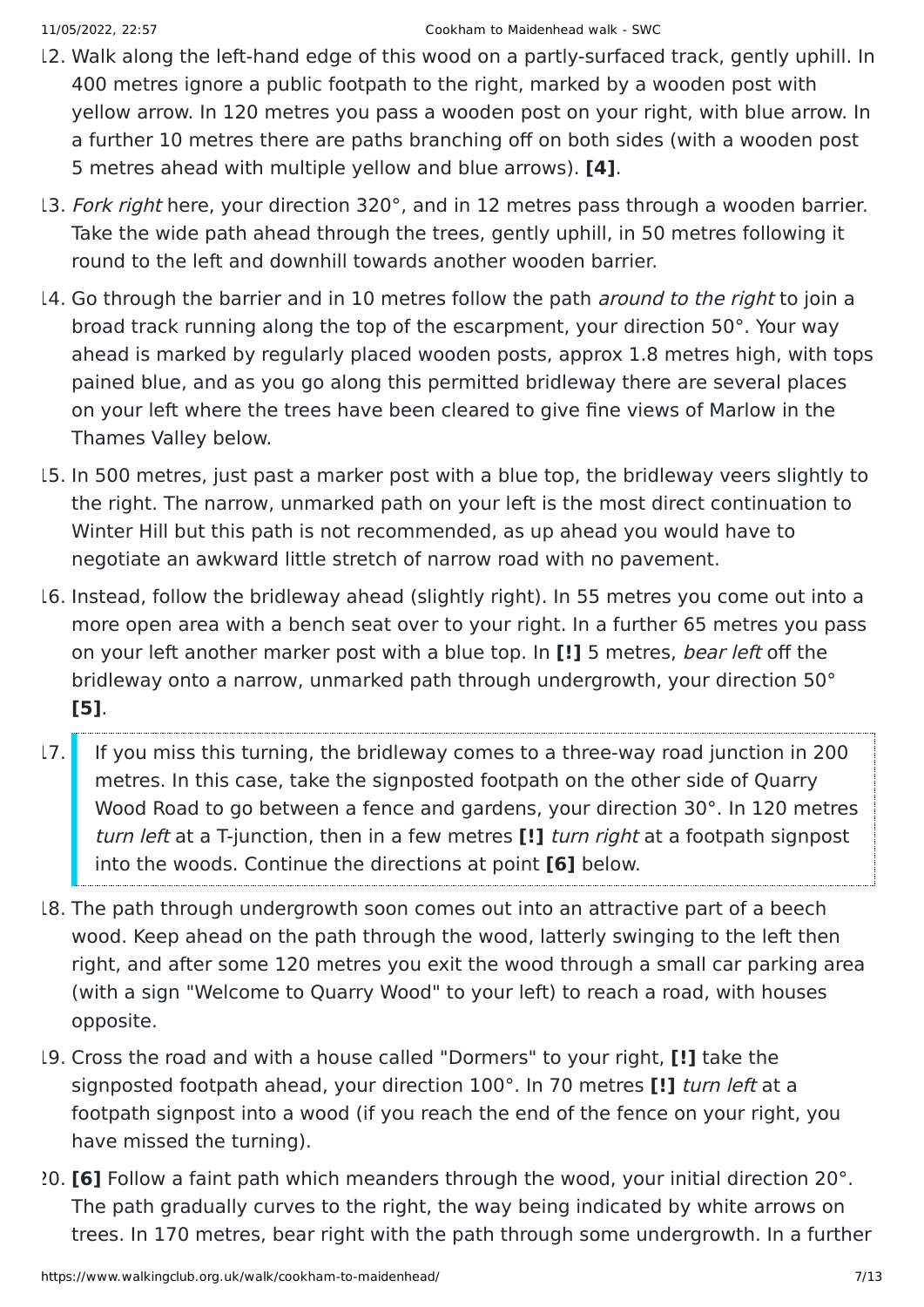30 metres you go down a short slope to your right. Continue down the slope and in a further 40 metres you reach a signpost with a footpath coming in from behind you on your left – the continuation of the direct route mentioned earlier.

- 21. Keep ahead, slightly right, with the path, a wire mesh fence on your right and then later a wall. (The slightly spooky wood down on your left is probably the inspiration for the Wild Wood in The Wind in the Willows.)
- 22. In 300 metres the path veers right, joining the gated driveway of Rivendell house. Ignore a path down to the left in 10 metres, but 5 metres beyond this **[!]** turn left by a post with a yellow arrow to go through light undergrowth to come out into the open and onto a grassy bank as you head towards the parking area for the National Trust's **Winter Hill**. There are outstanding views and in summer there is often an ice-cream van here.
- 23. To detour to **Kenneth Grahame's house**, go sharp right and follow the main road with a wall on your left and a curious disused letterbox set into it, then in 120 metres turn left into Job's Lane. In 200 metres you come to a road where you turn right. Up on your right-hand side, in 50 metres, is the author's old house, now a prep school.
- 24. In 250 metres at the end of the car parking spaces on Winter Hiil, bear left into light woodland and keep ahead now on a woodland path, gently downhill, with the road over to your right, heading north-east. In some 200 metres, and 15 metres before the path rejoins the road ahead, **[!]** turn left and head down five earthen steps with wood risers. Continue on this winding path and in 65 metres head down another six earthen steps. In a further 70 metres, at a path junction, turn left, downhill.
- 25. In 50 metres you cross two small roads (Gibraltar Lane and Stonehouse Lane) to pick up the continuation of the footpath, a two-armed footpath sign to your right marked Chiltern Way, Berkshire Loop. There is a private road running parallel on your lefthand side. Where the path joins a track, *bear left* along it. In 150 metres you pass through a metal kissing gate to the left of a metal fieldgate. Ignore paths to both sides and continue down the main car-wide track, with superb views to your left. In 600 metres you reach the valley bottom and a four-armed footpath sign **[7]**.
- 26. To shorten the walk by 1.3km, go straight on at this path junction. In 900 metres you pass under the railway and turn half-right onto a wide path between a ditch and a golf course. In 350 metres, veer left across the grass to join the Thames Path and continue the directions at point [8] below.
- 27. For the main route, turn left at the four-armed signpost, heading north, over a grassy field. In 65 metres, go through a wooden kissing gate and head straight across a vast, open field.
- 28. In 160 metres, at the far side of the field, and by a two-armed footpath signpost, turn right as indicated, your direction 40° along the edge of the field, with a fence to your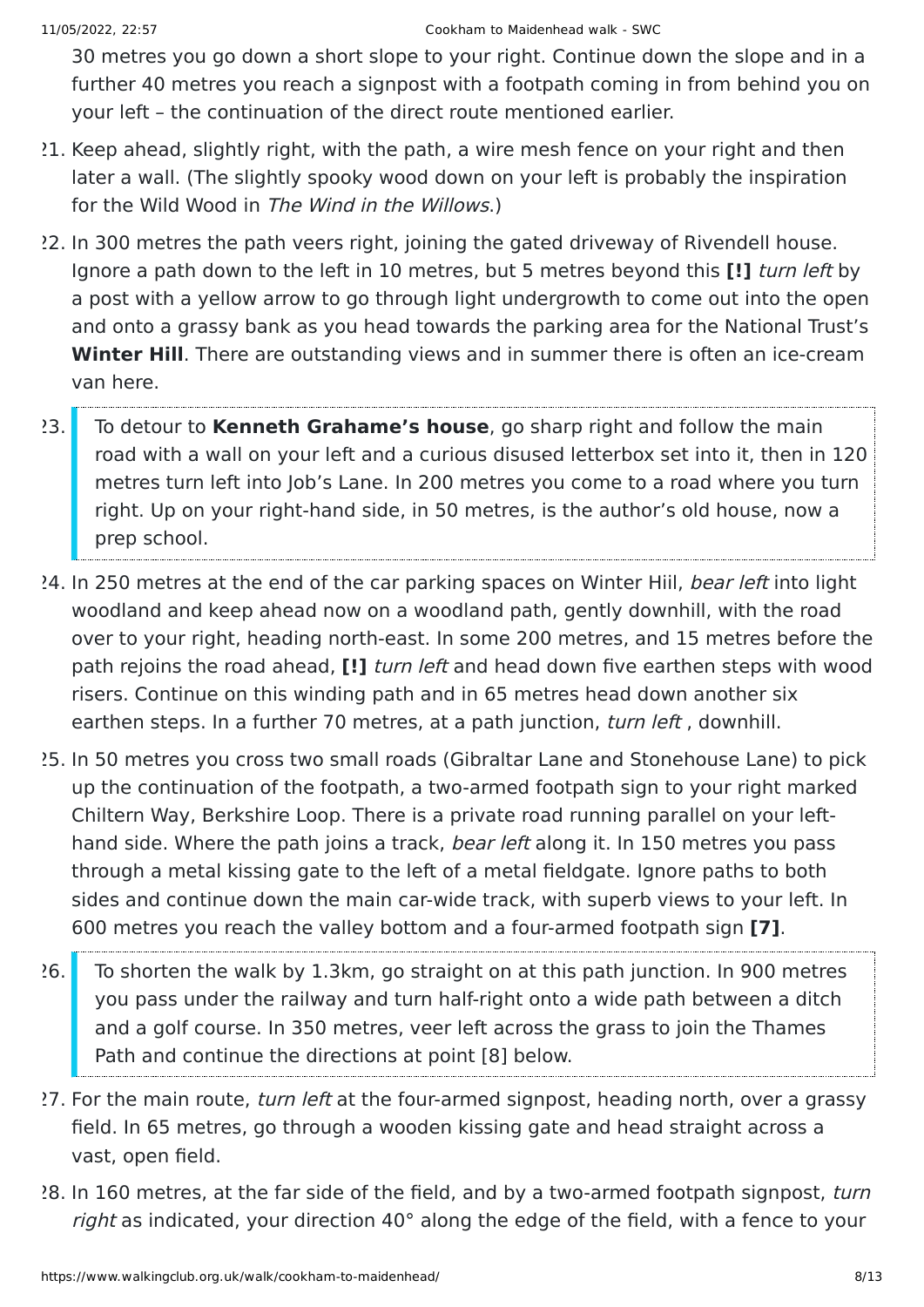left. In 240 metres you reach the **River Thames** on your left-hand side, behind a hedge.

- 29. Your route to Cookham more or less follows the Thames. But in more detail: keep ahead along the field edge and in 300 metres go through a metal kissing gate to the left of a metal fieldgate. Keep ahead over a grassy field, with the river to your left, as your way bears gently to the left. In 190 metres go through a wooden kissing gate and pass houses on your right-hand side, now beside the river with private moorings and jetties on your left. In 120 metres pass (or call in at) **The Bounty** riverside inn, a walker-friendly pub, a lunch pub option (and one of the few pubs which cannot be reached by road).
- 30. In a further 200 metres go through a wooden swing gate and go under the railway bridge **[7A]**
- 31. The Marlow to Cookham option joins here.
- 32. In 20 metres go through a metal kissing gate and keep ahead through the National Trust's **Cock Marsh**, keeping close to the left-hand edge of a field with treeline on both sides and river on your left and a vast open field over to your right. 500 metres beyond the railway bridge, go through a metal kissing gate to the left of a metal fieldgate. Keep ahead over the next grassy field. In a further 400 metres ignore a fork to the right and in a further 100 metres, and some 30 metres beyond a bench seat on your right, ignore another fork to the right.
- 33. **[8]** Carry on along the riverside, now with a distant view of **Cliveden** up on the ridge ahead. In 200 metres you go through a white metal swing gate and past a sailing club on your right-hand side, then another gate.
- 34. In 40 metres ignore a tarmac path to your right and continue alongside **Bell Rope Meadow** on a tarmac path. In a further 150 metres, at a Thames Path sign, turn right onto a tarmac path, towards the church visible to your right (but if you are going to **The Ferry** for refreshments, then carry straight on beneath the road bridge up ahead).
- 35. In 50 metres you enter the churchyard of **Holy Trinity Church**, Cookham, past a metal kissing gate. The church entrance is on the far side.
- 36. Coming out of the church, take the path from the front door, going between yew trees. Spencer's memorial stone is off to the right of this path, near a wooden bench – his ashes were scattered by his wife's grave in Cookham cemetery. At the church gates turn left to reach the A4094. Turn right onto this main road and follow it round a bend to the right.
- 37. In 60 metres you come to a road junction, with the **Stanley Spencer Gallery** opposite. Turn right to go along Cookham's High Street. On the right is a possible refreshment stop, **Bel and the Dragon**, while a little further along on the left is the suggested lunchtime stop, the **Kings Arms [9]**.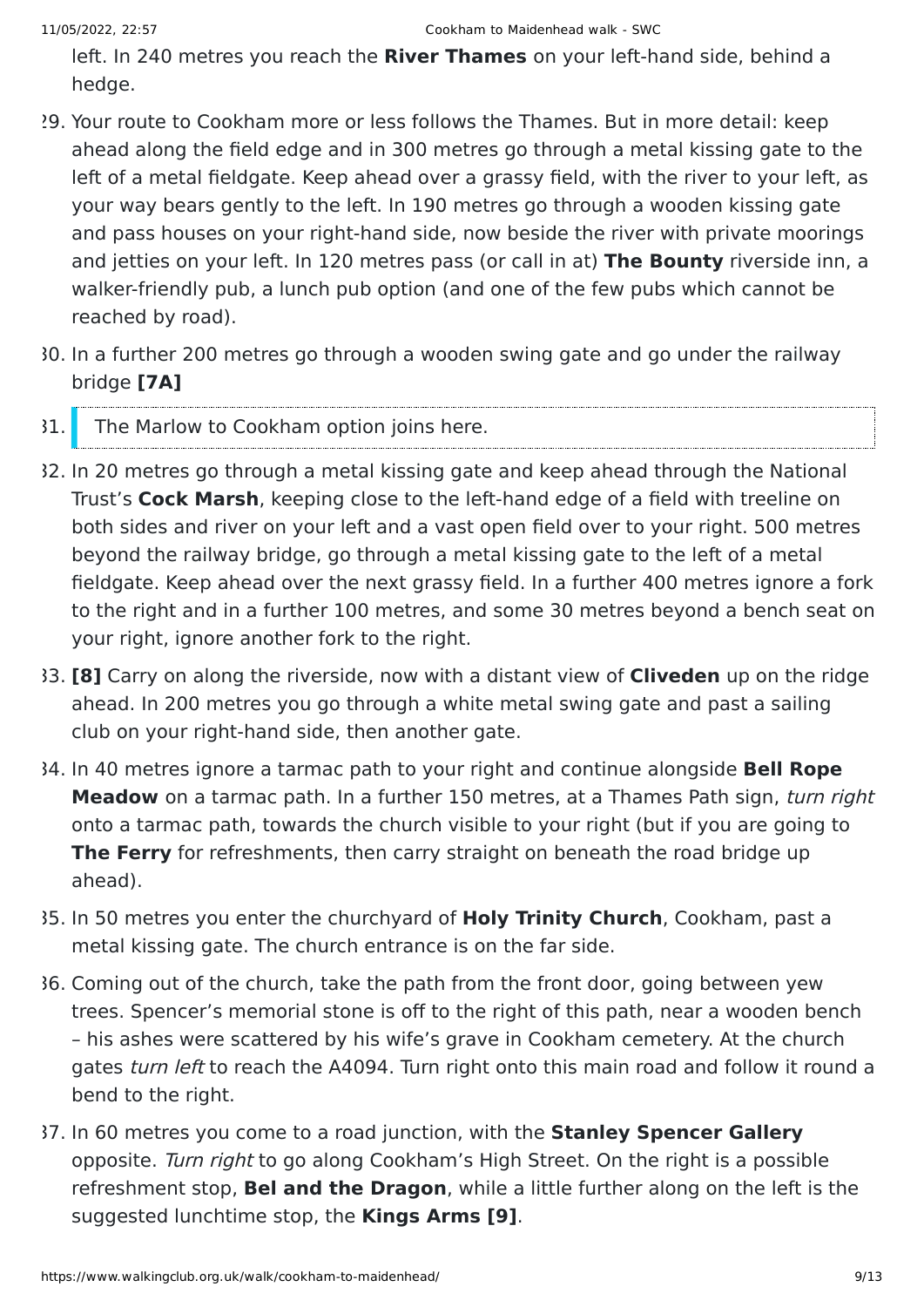- 38. If you are doing the short Circular Walk, one of the suggested tea stops, **Infusions**, is just past the Kings Arms. The other, **Culinary Aspirations**, is further along the High Street in Cookham Arcade on the right. To get to Cookham Station, about 1km away, continue along the High Street, then across **Cookham Moor** on the tarmac path to the left of the road. After 300 metres the path rejoins the road and you go along it for a further 500 metres, passing the **White Oak** and **The Old Swan Uppers** pubs and then going straight on at a mini-roundabout. You pass **Station Hill Deli** on your right and bear left to reach **Cookham Station**.
- 39. For the full walk, continuing to Maidenhead, return to the road junction by the Stanley Spencer Gallery and *turn right* onto the A4094, heading south. You soon pass on your right-hand side public WCs. Some 200 metres along this road turn left into Mill Lane, signposted as the Thames Path.
- 40. Keep ahead on this lane, passing a cricket pitch on your left. 500 metres from the main road, you come to a group of houses. Opposite the imposing gates to The Sol Mill, *fork right* down a narrow path, following the Thames Path sign. This soon curves back to the left and almost rejoins the lane, as you cross over a gravel access way and keep ahead through a woodland strip, parallel to the lane just to your left.
- 41. Continue along the signposted path to the right of the lane. In 250 metres the path bends right and you now head south-east along it, still through a woodland strip, for a further 400 metres until you reach the banks of the **River Thames** , with a bench seat on your left and a gnarled oak tree on your right. **[10]**. On the far bank of the river are several cottages and boathouses on the **Cliveden Estate** (the house itself is high up to your left but not visible from here).
- 12. Turn right and now simply follow the Thames Path south, with the river on your left. This is a lovely stretch of the Thames Path, with the wooded escarpment on the far side particularly attractive in late autumn. In 2.4km the path joins the A4094 and shortly after this you reach **Boulter's Lock**, an up-market tea stop with a splendid view of the river from its terrace bar. **[!] The alternative walk ending in Taplow** starts here.
- 43. But continuing to Maidenhaed: from the lock continue south on the A4094. In 500 metres you pass **Jenners Café** in the gardens on your right, another possible tea stop. In a further 200 metres you pass the River Bar of the Thames Hotel and there is a turning on the right, Ray Park Road **[11]**. You now have a choice of routes to Maidenhead Station.
- $14.$  For a more direct route through the town centre, passing many more tea places, turn right into Ray Park Road, heading west. In 500 metres, where the road swings right, bear left briefly into Ray Park Lane and then turn right onto a surfaced path into a grassy open area. Keep to the path along the left-hand side of the open area and in 200 metres turn right to go down an underpass beneath the busy A4.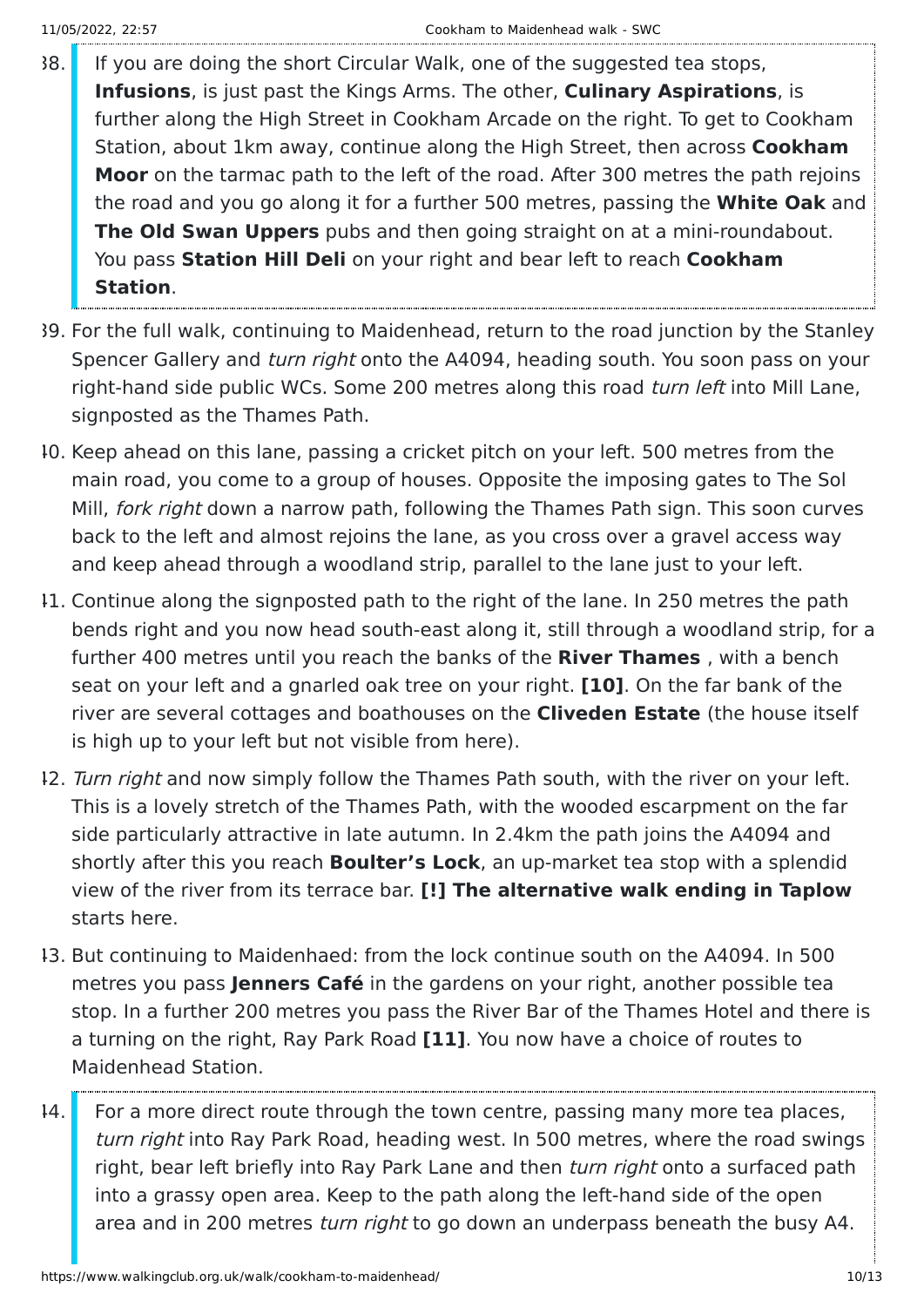#### 11/05/2022, 22:57 Cookham to Maidenhead walk - SWC

Turn right on the other side to head west along Bridge Road and then High Street for 500 metres. For the best choice of coffee shops and other refreshment places, keep ahead into the pedestrianised part of High Street, which turns sharp left after 250 metres. In a further 350 metres you come to a major road junction with the A308. Make your way via the pedestrian crossings to the far side of this busy road and go up Station Approach to reach **Maidenhead Station**.

- 45. For the recommended route (which is not possible after dusk as the park gates on this route are locked then) continue on the Thames Path alongside the A4094 for 300 metres to reach a major road junction. Cross the A4 here with great care to continue along Guards Club Road on the other side of the roundabout, heading south.
- 46. In 150 metres, after passing some interesting buildings, enter Guards Club Park through a gate (locked at dusk). You will be leaving the park through a gate on the right 100 metres ahead, by a small car park, but a small detour towards the river on your left will give you a fine view of Isambard Kingdom Brunel's famous brick rail bridge from the footbridge to Guards Club Island.
- 47. After leaving the park head west along a winding residential road, eventually revealing itself as Oldacres. In 350 metres, at a T-junction, turn left into Oldfield Road. In 200 metres pass under a railway bridge. In a further 200 metres cross a road to take a tarmac roadway ahead of you, signed to Brayrick Park.
- 48. In 100 metres cross a bridge over a small river to take a concrete path, the Green Way, to your right. The river is on your right. In 300 metres the path reaches a road where you bear left, passing Homebase and other stores in Maidenhead Retail Park on your right.
- 49. In 300 metres you reach a major roundabout where you turn right, back towards the railway. Just before the railway bridge use pedestrian crossings to cross the busy A308. Go under the bridge and turn left along a path to reach **Maidenhead Railway Station**. Trains to London leave from Platform 4 which also has a refreshment kiosk.

## Walk ending in Taplow

- 1. At Boulters Lock turn left on a lock bridge and swing left to go past the cafe / restaurant building on your right and at its far end swing right to head down (slightly right) to a new, wooden hump back bridge, with access to **Ray Mill Island** on your left.
- 2. Cross over this bridge to enter on its far side the landscaped grounds of **Taplow Riverside** , a 19 acre country park. Turn right and head south on tarmac paths between formal flower beds to enter the new residential development between Jubilee River on your left and the River Thames on your right.
- 3. Exit the development at its far end, turn left to cross over the Jubilee River, ignore the footpath on your right to Maidenhead and head up Mill Lane, with woodland on both sides. After an initial steep section the road levels out and in 325 metres you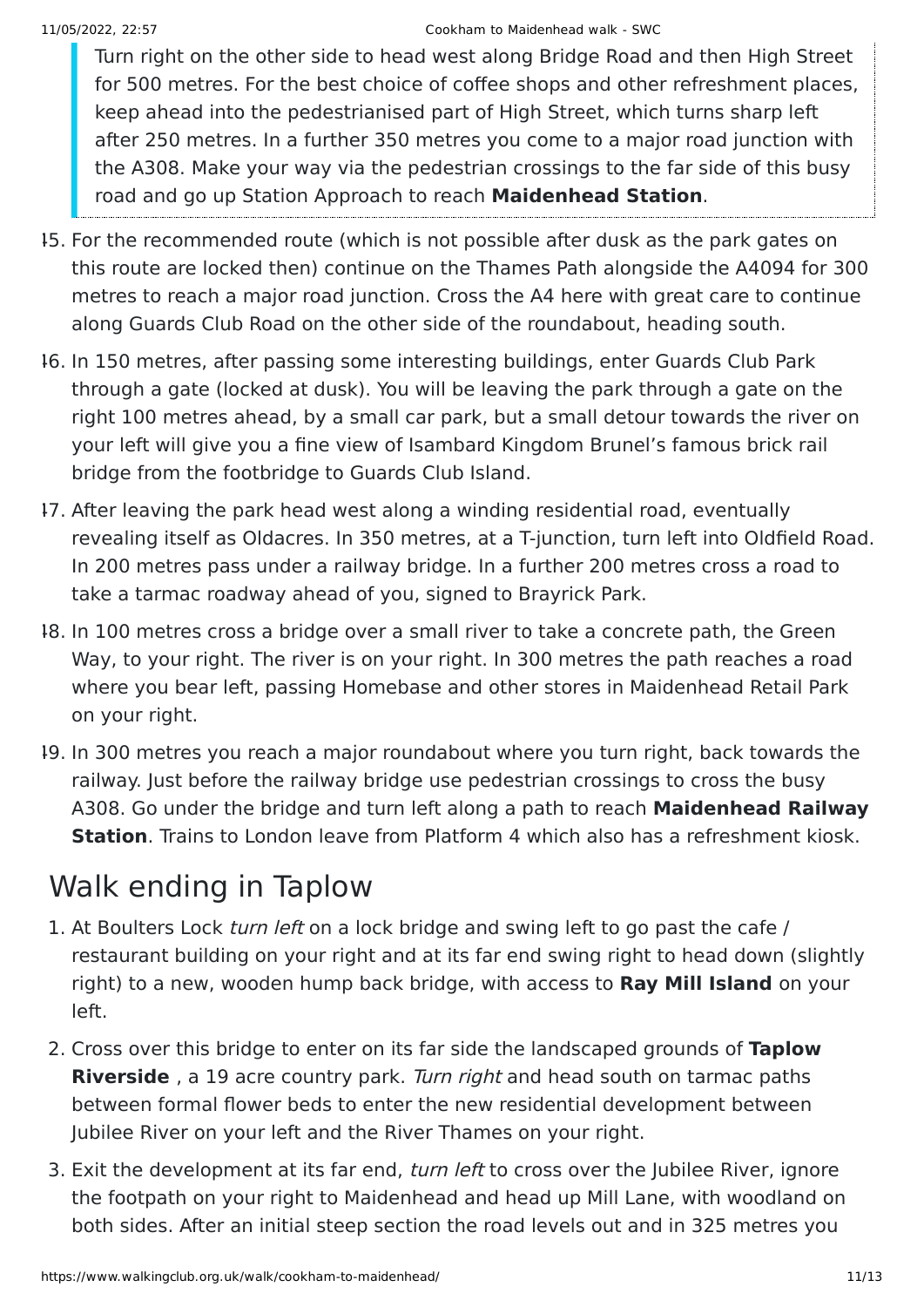come to a T-junction with Berry Hill Road. To visit the pleasant village of **Taplow** turn left here. Otherwise, for Taplow railway station, turn right and head down the road, soon passing Taplow House Hotel on your left and later farms to left and right.

- 4. In 600 metres the road comes out at a T-junction with the busy A4 road. Turn left along its pavement, passing car showrooms on either side and a pub / restaurant on your left which, when open, serves as your walk-end refreshment stop. In 175 metre and just before the railway bridge ahead of you, *fork left* on Approach Road, and head up this road, following the railway embankment on your immediate right.
- 5. In 560 metres you come to **Taplow Railway Station** on your right-hand side. The platform for trains to London Paddington is on your nearside.

### Marlow to Cookham Option via the Thames Path Option

7.2km (4.3 miles) from Marlow to Cookham

14km (8.8 miles) from Marlow to Maidenhead.

These directions take you from Marlow to Cookham along the Thames Path, where you can link into the above direction, and carry on along the Thames Path into Maidenhead. This is an easy walk along a very pleasant section of the Thames, with plenty of lunch options in Cookham.

Take the nearest train to **10am** from Paddington to Marlow

This walk also passes one extra lunch option, the **Bounty Inn** on the river opposite **Bourne End**. It serves food 12-8pm from Easter to the end of September, but at other times of the year is open on Sundays only.

- 1. From the single platform at **Marlow station**, walk forward, and up the approach road. Cross Lock Road, to pass The Marlow Donkey pub on your left, and carry on down Station Road.
- 2. In 180 metres ignore Station Rise, a cul du sac, to your left, but shortly afterwards turn left down Mill Road.
- 3. Follow this road to reach the River Thames just by Marlow Weir. Turn left along the road along the river. Ignore a turning to Marlow Lock to the right (unless you want to have a look at it) but carry on along the road.
- 4. In 250 metres look out for a grassy area to the right, where the Thames Path (signposted but not very clearly) turns right to the river bank. When you get to the river bank, turn left along it .
- 5. You now stay on the Thames Path all the way to Cookham. The way is never in doubt, and passes first in about 350 metres under the A404 road bridge, then past sport fields into open meadows, with the railway line to your left. In 3.5 kilometres you come to **Bourne End**. Here the path threads between the gardens of riverside houses to the railway bridge, where you cross over the river.